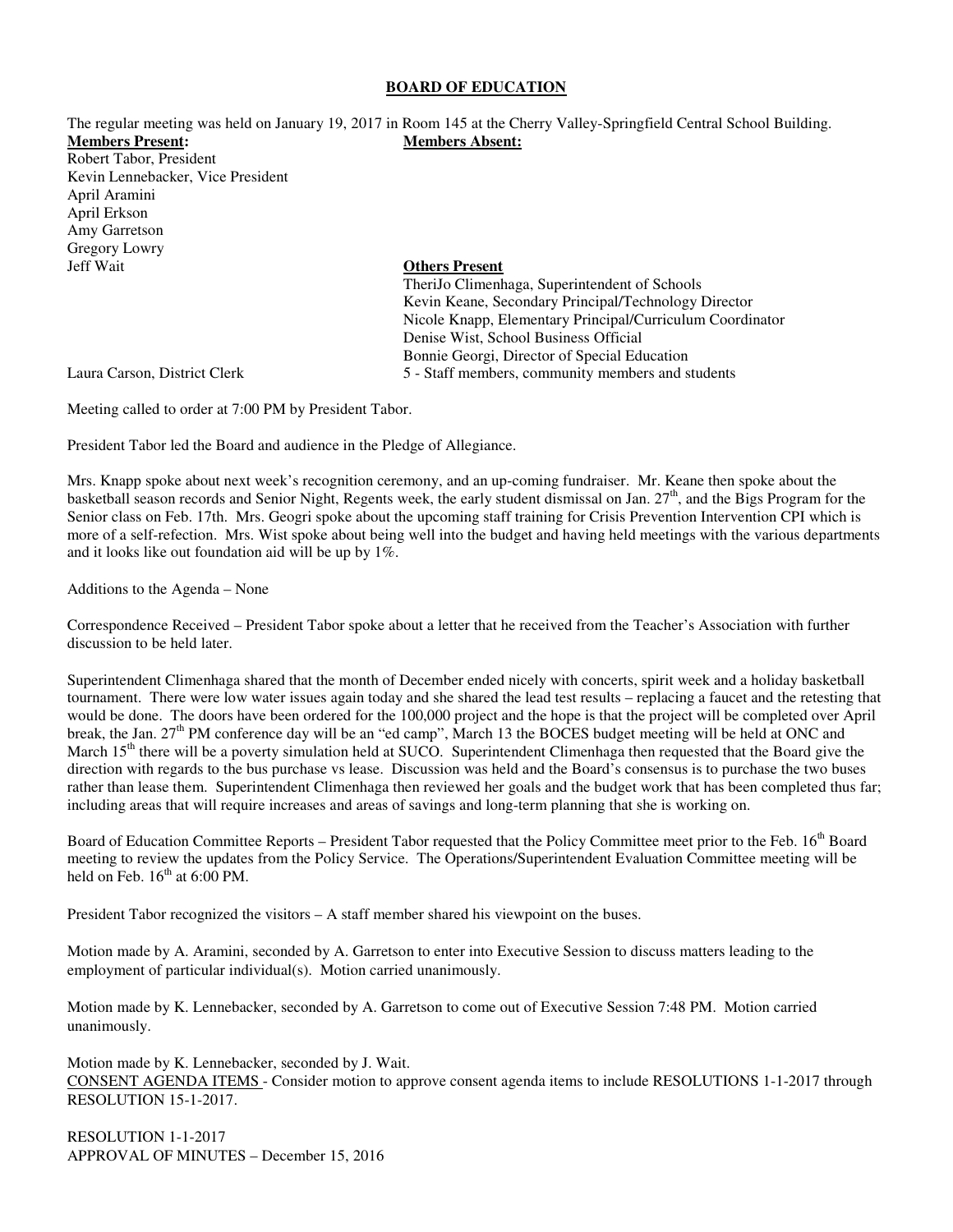The regular meeting was held on January 19, 2017 in Room 145 at the Cherry Valley-Springfield Central School Building.

# RESOLUTION 2-1-2017

BUILDING USE REQUEST – 1) CV-S Endowment Foundation – Main Office Conference Room – 1/17/17, 3/21/17, 5/9/17, 6/20/17, 9/19/17, and 10/17/17 from 6 PM – 8 PM.

RESOLUTION 3-1-2017 ACKNOWLEDGE RECEIPT OF TREASURER'S AND FINANCIAL REPORTS - December 2016

# RESOLUTION 4-1-2017

RESOLVED, that the Board of Education of the Cherry Valley-Springfield Central School District, upon the recommendation of the Superintendent, does hereby approve the AIA Document B104-2007 Standard Form of Agreement with Griffith Dardanelli Architects, PC for Interior Door Reconstruction Work at the Main Building as per Attachment III D.

### RESOLUTION 5-1-2017

RESOLVED, that the Board of Education of the Cherry Valley-Springfield Central School District does hereby authorize the District Clerk to advertise for bids for audit services.

### RESOLUTION 6-1-2017

RESOLVED, that the Board of Education of the Cherry Valley-Springfield Central School District, upon the recommendation of the Superintendent, does hereby approve the special education agreements with Cobleskill-Richmondville Central School for the period of September 7, 2016 through June 23, 2017.

### RESOLUTION 7-1-2017

RESOLVED, that the Board of Education of the Cherry Valley-Springfield Central School District, upon the recommendation of the Superintendent, does hereby approve the Agreement from January 10, 2017 through June 30, 2017 with the following Service Provider: Kathy Broten, Speech and Language Therapist, as per Attachment III G.

### RESOLUTION 8-1-2017

RESOLVED, that the Board of Education of the Cherry Valley-Springfield Central School District, upon the recommendation of the Superintendent, does hereby approve the Agreement from January 1, 2017 through June 30, 2017 with the following Service Provider: Dr. of Audiology, Kimberly Keane, as per Attachment III H.

### RESOLUTION 9-1-2017

RESOLVED, that the Board of Education of the Cherry Valley-Springfield Central School District does hereby appoint Brandon Haller as a Micro Computer Specialist for a probationary period beginning January 20, 2017 through July 20, 2017.

### RESOLUTION 10-1-2017

RESOLVED, that the Board of Education of the Cherry Valley-Springfield Central School District, upon the recommendation of the Superintendent, does hereby appoint Bobbie Ann Templin to a position as a 1:1 Teacher's Aide effective January 11, 2017 for the 2016-2017 school year or until the position is deemed unnecessary.

# RESOLUTION 11-1-2017

RESOLVED, that the Board of Education of the Cherry Valley-Springfield Central School District, upon the recommendation of the Superintendent, does hereby appoint Rebecca Brown to a position as a Teacher's Aide effective January 20, 2017 for the 2016 -2017 school year or until the position is deemed unnecessary.

#### RESOLUTION 12-1-2017

 RESOLVED, that the Board of Education of the Cherry Valley-Springfield Central School District, upon the recommendation of the Superintendent, does hereby appoint the following as a Substitute Teacher for the 2016-2017 school year: Edward Watt Palatine Bridge

## RESOLUTION 13-1-2017

 RESOLVED, that the Board of Education of the Cherry Valley-Springfield Central School District, upon the recommendation of the Superintendent, does hereby approve the following Extra-curricular appointments for the 2016-2017 school year:

Varsity Track – Jordan Jaquay, Melissa Jaquay and Matthew Flint

Varsity Baseball – Tim Dubben Modified Softball – Kate Schilling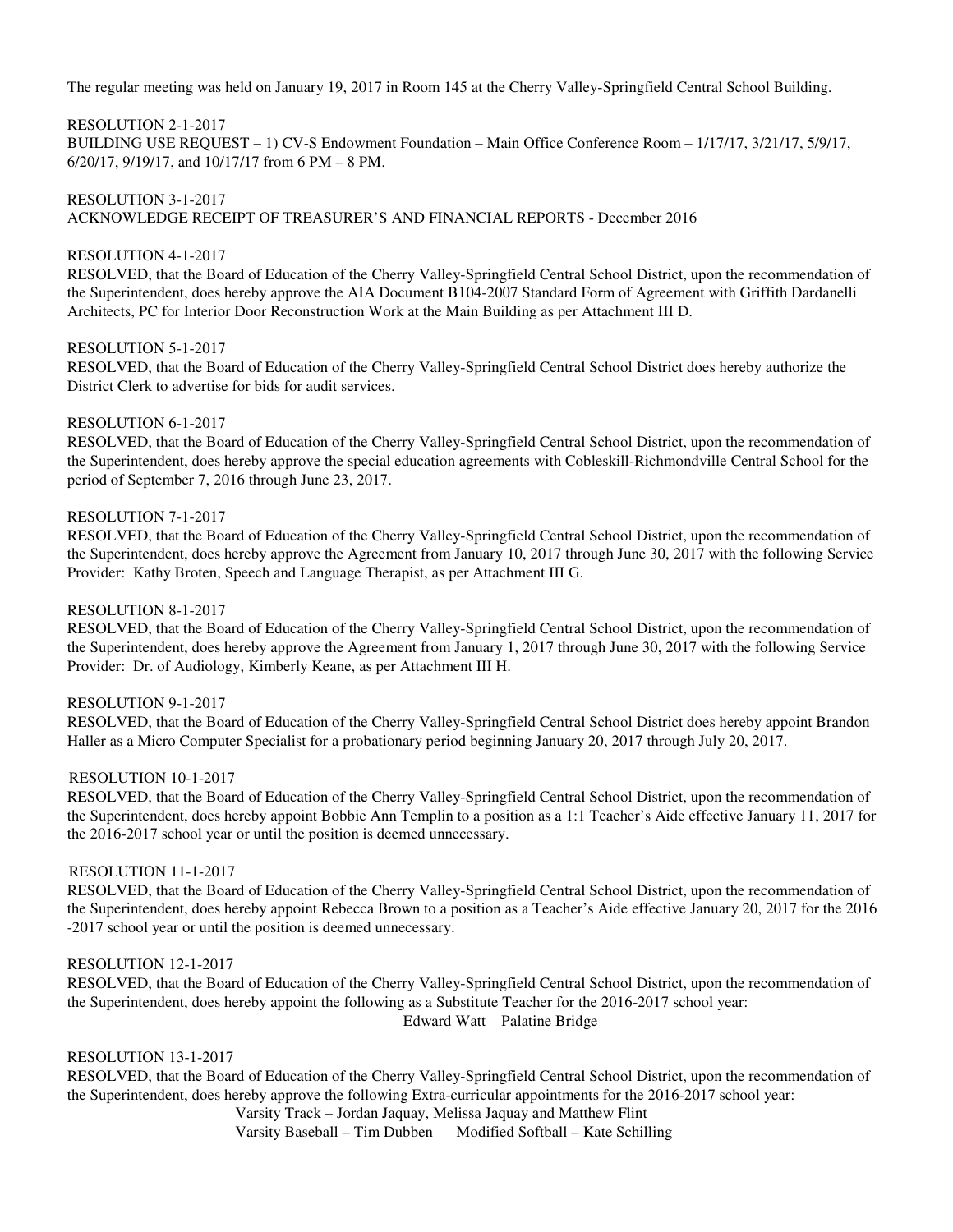The regular meeting was held on January 19, 2017 in Room 145 at the Cherry Valley-Springfield Central School Building.

RESOLUTION 14-1-2017

 RESOLVED, that the Board of Education of the Cherry Valley-Springfield Central School District, upon the recommendation of the Superintendent, does hereby approve the following as a volunteer for the 2016-2017 school year:

Lisa Dygert Charboneau Amanda Powers Kelly Mabie Courtney Croasdaile Donald Weller Kirsten Lundy Lee Whelihan

RESOLUTION 15-1-2017

RESOLVED, that the Board of Education of the Cherry Valley-Springfield Central School District, upon the recommendation of the Superintendent does hereby appoint the following as a Student Peer Tutor and Substitute Student Peer Tutor for the After School Program for the 2016-2017 school year: Sarah Russo Motion carried unanimously.

Motion made by K. Lennebacker, seconded by A. Erkson.

RESOLUTION 16-1-2017

BOND RESOLUTION DATED JANUARY 19, 2017

A RESOLUTION AUTHORIZING THE ACQUISITION OF ONE (1) SCHOOL BUS, AUTHORIZING THE ISSUANCE OF SERIAL BONDS IN AN AGGREGATE PRINCIPAL AMOUNT NOT TO EXCEED \$53,000 OF THE CHERRY VALLEY-SPRINGFIELD CENTRAL SCHOOL DISTRICT, OTSEGO COUNTY, NEW YORK, PURSUANT TO THE LOCAL FINANCE LAW TO FINANCE SAID PURPOSE AND DELEGATING THE POWER TO ISSUE BOND ANTICIPATION NOTES IN ANTICIPATION OF THE SALE OF SUCH BONDS TO THE PRESIDENT OF THE BOARD OF EDUCATION.

BE IT RESOLVED, by the Board of Education of the Cherry Valley-Springfield Central School District, Otsego County, New York (the "School District") (by the favorable vote of not less than two-thirds of all trustees of the Board) as follows:

SECTION 1. The specific purpose (hereinafter referred to as "purpose") to be financed pursuant to this resolution is the acquisition of one (1) school bus. The maximum cost of said purpose will not exceed \$53,000.

SECTION 2. The Board of Education plans to finance the School District's maximum estimated cost of said purpose by the issuance of a serial bond or bonds in an amount not to exceed \$53,000 of the School District. The serial bond or bonds are hereby authorized to be issued therefor pursuant to the Local Finance Law, and to provide for the payment of the principal of and interest on such bonds, the levying of a tax on the real property of the School District, to be paid in annual installments as approved by the qualified voters of the School District voting at the Special Meeting of the School District held this past December 15, 2016.

SECTION 3. It is hereby determined that said purpose is an object or purpose described in subdivision 29 of paragraph (a) of Section 11.00 of the Local Finance Law, and that the period of probable usefulness of said purpose is five (5) years.

SECTION 4. The faith and credit of said School District are hereby irrevocably pledged for the payment of the principal of and interest on such bond as the same respectively become due and payable. An annual appropriation shall be made in each year sufficient to pay the principal of and interest on such bond becoming due and payable in such year. There shall annually be levied on all the taxable real property of said School District, a tax sufficient to pay the principal of and interest on such bond as the same become due and payable.

SECTION 5. Subject to the provisions of this resolution and of the Local Finance Law, pursuant to the provisions of Section 30.00 relative to the authorization of the issuance of bond anticipation notes or the renewals of said notes and of Section 21.00, Section 50.00, Sections 56.00 to 60.00, Section 62.00, Section 63.00 and Section 164.00 of the Local Finance Law, the powers and duties of the Board of Education pertaining or incidental to the sale and issuance of the obligations herein authorized, including but not limited to authorizing bond anticipation notes and prescribing the terms, form and contents and as to the sale and issuance of the bond herein authorized and of any bond anticipation notes issued in anticipation of said bond, and the renewals of said notes, are hereby delegated to the President of the Board of Education, the chief fiscal officers of the School District.

SECTION 6. The President of the Board of Education is further authorized to take such actions and execute such documents as may be necessary to ensure the continued status of the interest on the bond authorized by this resolution, and any notes issued in anticipation thereof, as excludable from gross income for federal income tax purposes pursuant to Section 103 of the Internal Revenue Code of 1986, as amended (the "Code") and to designate the bond authorized by this resolution, and any notes issued in anticipation thereof as a "qualified tax-exempt bond" in accordance with Section 265(b)(3)(B)(i) of the Code.

SECTION 7. The President of the Board of Education is further authorized to enter into a continuing disclosure agreement with the initial purchaser of the bond or notes authorized by this resolution, containing provisions which are satisfactory to such purchaser in compliance with the provisions of Rule 15c2-12, promulgated by the Securities and Exchange Commission pursuant to the Securities Exchange Act of 1934.

SECTION 8. The School District hereby determines that the acquisition of one (1) school bus is a Type II action that will not have a significant effect on the environment, and, therefore, no other determination or procedure under the State Environmental Quality Review Act ("SEQR") is required.